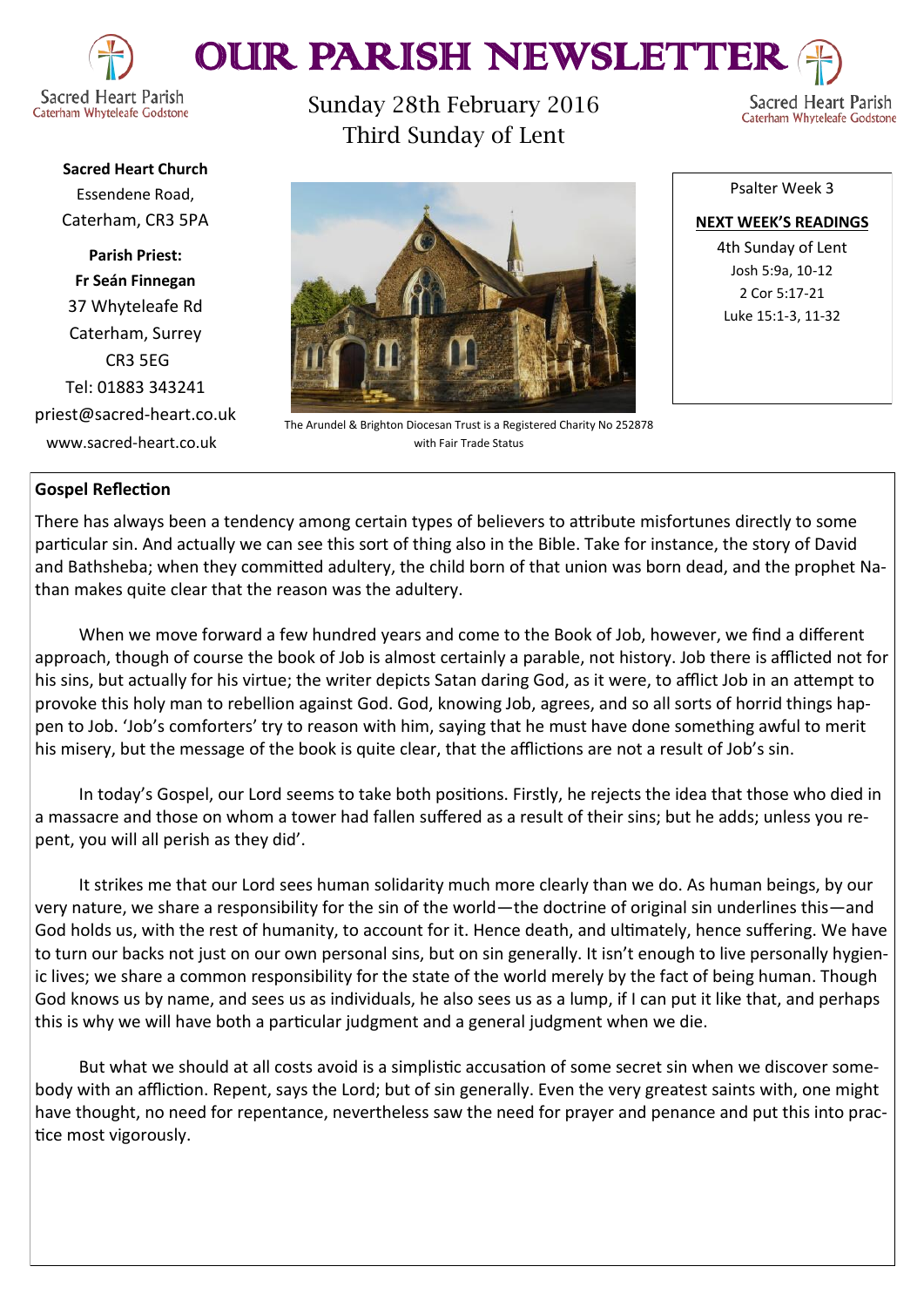| This week we consider the Sacrament of Mar-<br><b>SUNEY OF THE</b><br>riage! If you have experience of it, or an opinion,<br>come along and share it!<br>- Join us for this and more - as well as our in-depth look at<br>the readings for next Sunday                                                                                                                                                                                                                                                                                                                                                                                                                                                                                                                          | Double C Club<br>There are still memberships available for the Double C Club. I will<br>be in the porch after the 5:15pm Mass today.<br>If you would like to join or have any questions please come and<br>see me. Thanks Sue                                                                                                                                                                                                                                                                                                                                                                                                                            |
|---------------------------------------------------------------------------------------------------------------------------------------------------------------------------------------------------------------------------------------------------------------------------------------------------------------------------------------------------------------------------------------------------------------------------------------------------------------------------------------------------------------------------------------------------------------------------------------------------------------------------------------------------------------------------------------------------------------------------------------------------------------------------------|----------------------------------------------------------------------------------------------------------------------------------------------------------------------------------------------------------------------------------------------------------------------------------------------------------------------------------------------------------------------------------------------------------------------------------------------------------------------------------------------------------------------------------------------------------------------------------------------------------------------------------------------------------|
| All welcome! 8.00p.m. Wednesday 2 <sup>nd</sup> March,<br>in the Old Sacristy (next to the Old Hall)                                                                                                                                                                                                                                                                                                                                                                                                                                                                                                                                                                                                                                                                            | Parish Retreat This year our Passion Week 'Day' is on the Saturday<br>before Palm Sunday (19 <sup>th</sup> March). Reserve the date NOW! The<br>theme of the day will be the Jubilee Year of Mercy. We guarantee                                                                                                                                                                                                                                                                                                                                                                                                                                         |
| <b>Parish Women's Group</b><br>Our A.G.M will take place on Wednesday March 2nd at<br>around 2pm after the Parish lunch which will be in the Cen-<br>tenary Hall.                                                                                                                                                                                                                                                                                                                                                                                                                                                                                                                                                                                                               | you will be surprised and stimulated! It's a chance, at the end of<br>Lent for a day of quiet prayer and thoughtful meditation. Come<br>for a 10am start, and a 3.30pm finish, with a shared lunch. This is<br>an ideal opportunity to finish Lent well, or, if somehow all the<br>good intentions are still just good intentions, to make up for lost<br>time. Do not let this golden opportunity slip past!                                                                                                                                                                                                                                            |
| We welcome Fr Gerry who will celebrate Mass for us here<br>on Tuesday 1st March 2016.                                                                                                                                                                                                                                                                                                                                                                                                                                                                                                                                                                                                                                                                                           | We are pleased to inform you that the<br>Diocese of Arundel and Brighton                                                                                                                                                                                                                                                                                                                                                                                                                                                                                                                                                                                 |
| Lenten Small Group Programme: The format for this year's Lent pray-<br>er and reflection programme is inspired by the Year of Mercy which<br>began on the 8th of December 2015 and runs until Christ the King,<br>20th November 2016. Each week we will reflect on a different aspect<br>of Mercy, using a mixture of Scripture, Church teaching and prayer.<br>Contact the Diocesan Bookshop to order booklets on 01293 651165<br>or email bookshop@dabnet.org.                                                                                                                                                                                                                                                                                                                | <b>Lourdes Pilgrimage</b><br>applications for this year's pilgrimage to<br>Lourdes are open. This year, for the first<br>time, we are offering an online application form to all helpers and<br>pilgrims, with the exception of Assisted Pilgrims. The Online Appli-<br>cation Form Link is available on our website http://<br>www.ablourdes.org For those of you who find anything to do with<br>computers challenging, please call the Pilgrimage Office to chat<br>through your concerns, and we will make sure that you get the<br>help you need. Assisted Pilgrims please contact<br>the Pilgrimage Office in the usual way, by phone              |
| CAFOD International Evening (Sat. 9th April) - HELP<br><b>CAFOD</b><br>Justoneworld<br><b>NEEDED!</b>                                                                                                                                                                                                                                                                                                                                                                                                                                                                                                                                                                                                                                                                           | on 01403 740110 to request a paper application<br>form. To avoid disappointment, please get your<br>form in early and no later than the 30 <sup>th</sup> April 2016.                                                                                                                                                                                                                                                                                                                                                                                                                                                                                     |
| Please stay behind for a few minutes after Mass this Sunday, to ensure<br>that your country or region will in some way be represented on 9th<br>April. We are asking for just a small contribution from everyone - may-<br>be a little finger-food, a flag, costume, music etc. All offers will be great-<br>ly appreciated and together they will help us to arrange a lovely even-<br>ing to which all are welcome! Proceeds from the evening will support<br>the work of CAFOD and will be matched pound for pound by the gov-<br>ernment.                                                                                                                                                                                                                                   | <b>Calling all children of the Parish</b><br>We would like to invite all the children of the<br>parish to make an Easter Garden to bring into<br>Church on Easter Sunday and to be on display<br>throughout Easter week. An Easter Garden<br>usually includes Jesus' tomb and the three crosses but you can<br>add the garden of Gethsemane, an angel, people, grow real grass<br>and flowers in it! They can be made in seed trays, lined cardboard                                                                                                                                                                                                     |
| John Fisher School - Vacancies<br>H<br><b>PUBLIC EXAMINATION INVIGILATORS - ASAP</b><br>The John Fisher School is currently looking to increase its team of Public Examination<br>Invigilators. You will be required to work for a period of six weeks during May and<br>June, as well as providing invigilation for internal examinations at regular intervals<br>throughout the academic year, which is currently an additional five/six weeks. To be<br>remunerated at £8.00 per hour. Telephone enquiries to Mrs Bourne, Examinations<br>Officer are welcome.<br>TEACHER OF RELIGIOUS EDUCATION - Required from 1 <sup>st</sup> September 2016<br>We wish to appoint from $1^{\text{st}}$ September 2016 a full time Teacher of RE, who has the                             | boxes, wide flower pots - it's completely up to you as long as the<br>container is no bigger than A3 size (but can be smaller). For lots of<br>ideas log onto Google images and type in 'Easter Gardens' then let<br>your creativity run wild. Entries can come from individuals, family<br>groups or club groups. All entrants will receive a small chocolate<br>egg & certificate. Parents - it can be a lovely, creative, active way<br>to bring Easter to life and the children could add something to<br>their gardens each week during Lent!                                                                                                       |
| ability to inspire students to enjoy learning and to achieve. Applications are welcome<br>from individuals of all religions who will support the catholic ethos of our school. The<br>successful candidate will be well qualified, keen and enthusiastic who will join a depart-<br>ment consistently rated as 'outstanding' by the diocese. The John Fisher School has a<br>national reputation for the quality of its provision for religious education and numbers<br>many priests within its old boy alumni. This post represents an outstanding opening<br>for a newly qualified teacher or an experienced teacher looking for potential career<br>development within the department.<br>Application forms (support staff) are available by downloading via the website on | Lent Groups - Traditionally we give things up during Lent - often booze or<br>chocolate (depending on age or inclination!). It's not too difficult and not only<br>does it do our soul good, but our health as well. How about something<br>different this Lent? - time. Nobody has enough time, so it's a real sacrifice, but<br>it would be enjoyable! Join one of the Lenten groups advertised in the church<br>porch and sign up for the one that suits you best. If you feel you'll miss the<br>healthy option, choose a venue near you and walk - then instead of the<br>normal two, you'll get three benefits: enjoyment, spiritual uplifting and |

Application forms (support staff) are available by downloading via the website on www.johnfisherschool.org where further information on the school may also be found. Completed application forms should be sent with a covering letter to Mrs Rigby, Office Manager on *jrigby3@suttonmail.org* by noon on the closing date Monday, 7<sup>th</sup> March 2016. Interviews will be held week commencing 14<sup>th</sup> March 2016.*The School is committed to safeguarding and promoting the welfare of children and to equality of opportunity. An enhanced disclosure from the Disclosure and Barring Service will be required.*

## **Offertory Collection**

exercise! Sign up **today**!

Sincere thanks for your generosity last weekend: Offertory: £920.63 (Gift Aid £472.30) Second collection for CAFOD: £624.87 (Gift Aid £220)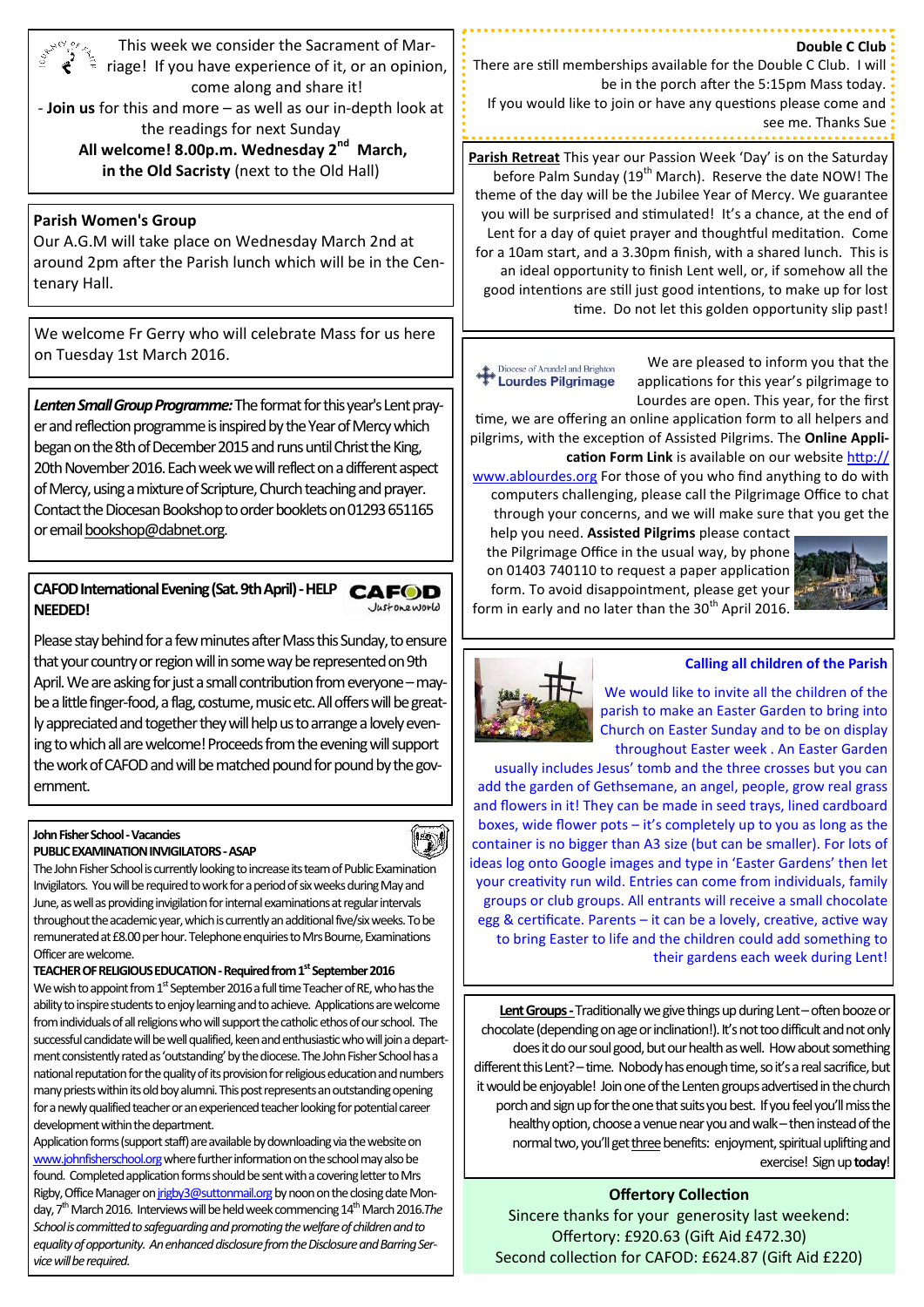| <b>WHAT'S ON IN THE PARISH THIS WEEK</b><br>Sun 28th:<br>Children's liturgy at 9am & 10:45am Masses<br>Tea & Coffee 10:45am Mass<br>4pm First Holy Communion Session 5B (OH)<br>Tea & Coffee after Mass (Old Hall)<br>Mon:<br>Tues:<br>9:15-11:15 Toddler Group. (Old Hall)<br>Wed:<br>12:30pm Lunch Club<br>8pm Journey of Faith (Old Sacristy)<br>7:30pm SVP meeting (Old Hall)<br>Thurs:<br>Sun 6th:<br>Children's liturgy at 9am & 10:45am Masses<br>Tea & Coffee after 9am & 10:45am Mass | Your Prayers are requested for the<br>following persons who are ill or housebound:<br>Pat Knight; Kathleen & John Saunders; Helen Keogh;<br>Daisy Hill; Christopher Browne; Kit Monk; Krista Thompson;<br>Jane Hill; Rosemary Whale; Pam Weaver; Jimmy Mullen; Ber-<br>nie Horrocks; Margaret Robertson; Heather Tordimah; Jenny<br>Rowen; Elizabeth Daley; Eileen, Mel & Rose Lattimore; Bryan<br>Smith; Rose Knight; Oliver Farrell; Seeta Pillay; Christopher<br>Miles; Pat McCoy; John Dunlop, Elise O'Connor, Malcolm Bow-<br>en, John Gilford, Chris Norman, Bridget Crook, Baby Tabitha<br>Harrison, Christine Vernon, Peggy Sisman, Maureen Kelly, Val<br>Williams, Mary Wallace, Maria Saunders, Don Hancock, Gina<br>Waiton, Joe Kelly & Clare Schofield (née Stewart)                                                                                                                                                                                                                                                                                                                                                                                                                                                                                                                                                                                                               |
|------------------------------------------------------------------------------------------------------------------------------------------------------------------------------------------------------------------------------------------------------------------------------------------------------------------------------------------------------------------------------------------------------------------------------------------------------------------------------------------------|------------------------------------------------------------------------------------------------------------------------------------------------------------------------------------------------------------------------------------------------------------------------------------------------------------------------------------------------------------------------------------------------------------------------------------------------------------------------------------------------------------------------------------------------------------------------------------------------------------------------------------------------------------------------------------------------------------------------------------------------------------------------------------------------------------------------------------------------------------------------------------------------------------------------------------------------------------------------------------------------------------------------------------------------------------------------------------------------------------------------------------------------------------------------------------------------------------------------------------------------------------------------------------------------------------------------------------------------------------------------------------------------|
| <b>Lunch Club</b><br>Wednesday 2nd March - 12:30pm<br>This month we will be serving Corned Beef<br>Casserole with rice pudding for dessert. Teas and Coffees will<br>also be served. £4 which includes a raffle.                                                                                                                                                                                                                                                                               | We remember in our prayers Clare Schofield (née Stewart) who<br>grew up in this parish and will be known some of you. She is seri-<br>ously ill. Her brother Richard was a priest of this diocese and<br>wrote our parish history. Her son is a priest of the Westminster<br>diocese.                                                                                                                                                                                                                                                                                                                                                                                                                                                                                                                                                                                                                                                                                                                                                                                                                                                                                                                                                                                                                                                                                                          |
| <b>Second Collections</b><br>Next Sunday there will be a Second Collection for The White Fa-<br>thers Appeal. This is not eligible for Parish Gift Aid.                                                                                                                                                                                                                                                                                                                                        | Woman's world day of prayer from Cuba<br>Friday 4th March. This is not a day just for women, everyone is<br>welcome to attend either of the services. Local services to be held<br>at, DOUGLAS BRUNTON CEBTRE, Caterham at 10:45am<br>ST PAUL'S CHURCH, Woldingham at 2pm (refreshments at 1pm<br>before service).<br>Fairtrade Fortnight: 29 February- 13 March<br>'sit down for breakfast stand up for farmers'.<br>Many of the people who provide items for our breakfast table don't earn<br>enough to feed themselves or their families all year round. Seasonal hunger,<br>lean periods and poor pay are all real issues facing the people who produce the<br>food we often take for granted. You can help change this, by simply switching<br>your breakfast to Fairtrade. Please look out for the display in the church porch<br>next weekend; if you can, buy fair trade goods - we have items in the shop;<br>join us for Fairtrade refreshments after 9am and 10.45 Mass on 13 <sup>th</sup> March. To<br>learn more see www.fairtrade.org.uk or contact the Justice & Peace Group via<br>the Parish office.                                                                                                                                                                                                                                                                        |
| St Francis' School is needing to top up its bibles, as the wear and<br>tear of years, and also the hugely increasing numbers of children<br>have made things too difficult. Would some parishioners like to<br>contribute towards buying some bibles for St Francis'? They can<br>be dedicated to the memory of somebody, and the children can<br>be encouraged to pray for the person whose name is written in<br>the front.                                                                  |                                                                                                                                                                                                                                                                                                                                                                                                                                                                                                                                                                                                                                                                                                                                                                                                                                                                                                                                                                                                                                                                                                                                                                                                                                                                                                                                                                                                |
| Internship with the Pastoral Team at Dabcec:<br>An internship for a maximum period of one year working with the<br>advisers on different initiatives and will include a range of duties<br>and administrative work.<br>This opportunity is for those with an interest in pastoral work<br>within the Church or who wish to develop and evidence work-<br>place skills and who may be waiting for places at university or<br>longer-term work opportunities.                                    |                                                                                                                                                                                                                                                                                                                                                                                                                                                                                                                                                                                                                                                                                                                                                                                                                                                                                                                                                                                                                                                                                                                                                                                                                                                                                                                                                                                                |
|                                                                                                                                                                                                                                                                                                                                                                                                                                                                                                | Baptisms - Sienna Wilkinson will be Baptised next week.<br>Please keep her in your prayers.                                                                                                                                                                                                                                                                                                                                                                                                                                                                                                                                                                                                                                                                                                                                                                                                                                                                                                                                                                                                                                                                                                                                                                                                                                                                                                    |
| This internship scheme builds on two recent successful experienc-<br>es and is designed both to assist the Pastoral Team in its work but<br>also to ensure that participants receive a valuable and rewarding<br>experience, with benefits for their personal and professional de-<br>velopment.<br>For further details of terms, conditions and remuneration, please<br>contact Deacon Andrew Bayes, Pastoral Team Coordinator at<br>Dabcec or via email: andrew.bayes@dabnet.org             | FIRST HOLY COMMUNION 2015 /2016<br>We will be meeting again at the end of the month but<br>in the meantime, please remember that all candidates<br>should be attending Mass at The Sacred Heart Church<br>and need to collect a badge from a catechist before Mass and<br>return it after Mass. If you are late for Mass and are unable to<br>get a badge please find a catechist at the end of Mass.<br>Could we also remind parents that all children should be guided<br>through Mass and supervised at all times. If you have younger<br>children please ensure that the FHC candidate is left with a re-<br>sponsible adult.<br>If you haven't already signed up for your sessions please email<br>fhc.sacredheart@gmail.com with your preferred dates.<br><b>DATES FOR YOUR DIARY</b><br>Saturday 19th March 2016, 3:45pm - Parent & Child session 6A<br>Sunday 20th March 2016, 3:45pm - Parent & Child session 6B<br>Thursday 14th April 2016, 8pm - 9pm - Parent Session (Old Hall)<br>Saturday 23rd April 2016, 3:45pm - Parent & Child session 7A<br>Sunday 24th April 2016, 3:45pm - Parent & Child session 7B (Scouts, Cubs &<br>Beavers please be aware that there will be a St George's Day parade on 24th<br>April so you will need to attend the 23rd April session)<br>If you have any questions, please contact Anne Marie Young via<br>email on fhc.sacredheart@gmail.com. |
| The Diocese of Arundel & Brighton Ecumenical Walking Pilgrim-<br>age: From Winchester to Canterbury from Saturday 13th - Sun-<br>day 28th August 2016. More information<br>see www.thepilgrims.org.uk                                                                                                                                                                                                                                                                                          |                                                                                                                                                                                                                                                                                                                                                                                                                                                                                                                                                                                                                                                                                                                                                                                                                                                                                                                                                                                                                                                                                                                                                                                                                                                                                                                                                                                                |
| Big Church Day out: Tickets are now on sale for the Big Church Day Out 2016.<br>Taking place on the 28th & 29th May. BCDO is the UK's largest Christian cele-<br>bration of its kind, gathering more than 25,000 people from all denominations<br>and ages for 2 days of world class music, family fun and incredible worship on<br>the Wiston Estate in West Sussex. More information on their website<br>www.bigchurchdayout.com.                                                            |                                                                                                                                                                                                                                                                                                                                                                                                                                                                                                                                                                                                                                                                                                                                                                                                                                                                                                                                                                                                                                                                                                                                                                                                                                                                                                                                                                                                |
| One Day to explore why Later Life Matters Monday 29th February 2016;<br>12.30 - 20.30 Central Hall Westminster, Storey's Gate, London SW1H 9NH.<br>For more information visit www.mha.org.uk/oneday/                                                                                                                                                                                                                                                                                           |                                                                                                                                                                                                                                                                                                                                                                                                                                                                                                                                                                                                                                                                                                                                                                                                                                                                                                                                                                                                                                                                                                                                                                                                                                                                                                                                                                                                |

Ш

 $\sqrt{2}$